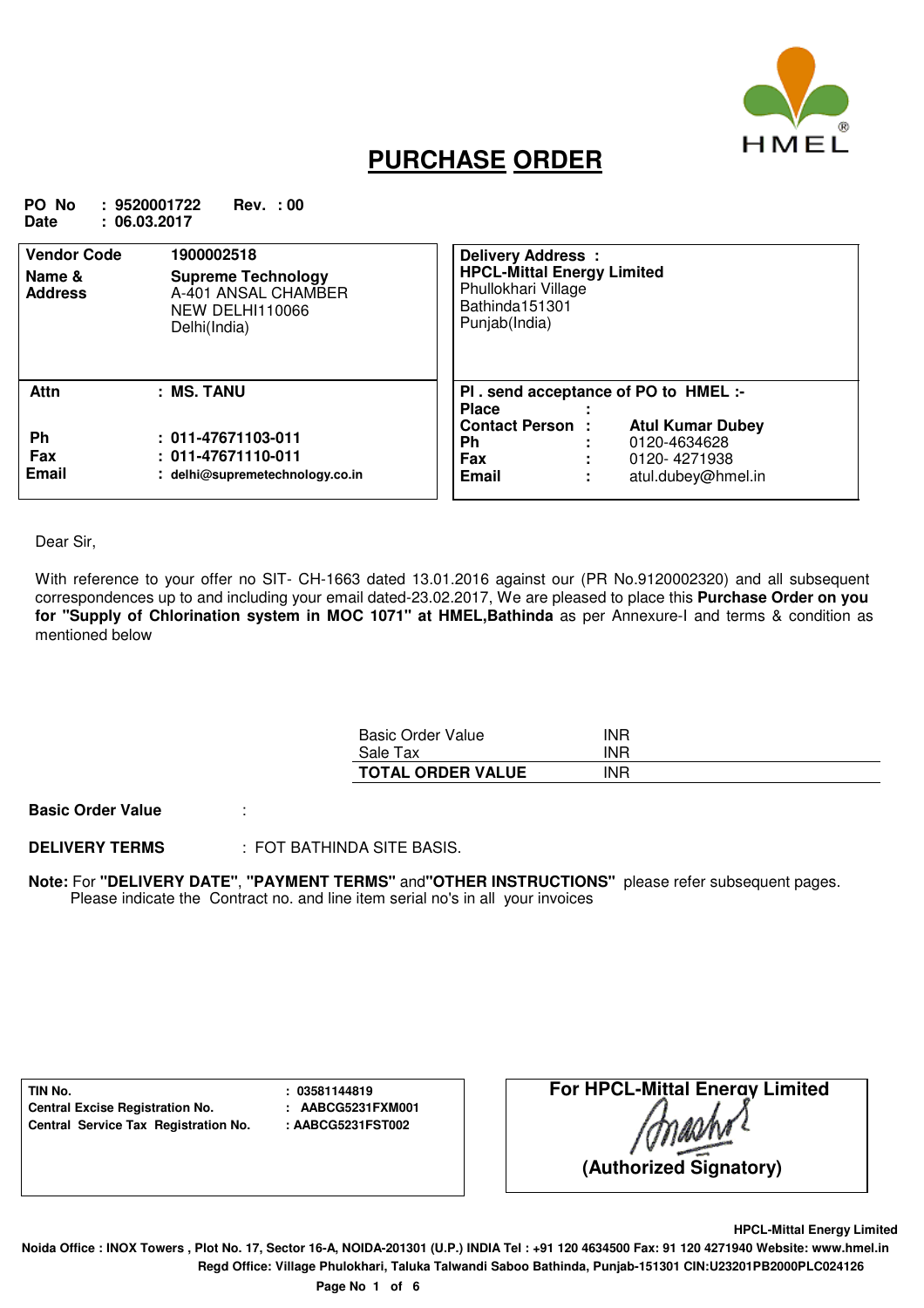|                                                                                                                                           |                         | क्रय - आदेश                                                                                                |                                          | FORMAT NO. MP-PF-04                              |                     |
|-------------------------------------------------------------------------------------------------------------------------------------------|-------------------------|------------------------------------------------------------------------------------------------------------|------------------------------------------|--------------------------------------------------|---------------------|
| ेारत<br>空電的                                                                                                                               |                         | PURCHASE ORDER                                                                                             |                                          | <b>SUPPLIER COPY</b>                             |                     |
| एक कदम स्वच्छता को ओर                                                                                                                     |                         |                                                                                                            | <b>VENDOR</b><br><b>CODE</b>             |                                                  |                     |
| TELEPHONE: (91)7544 - 27 3050/3691                                                                                                        |                         |                                                                                                            |                                          | दूरभाष: (91) 7544-27 3050 /3691                  |                     |
| <b>FAX</b><br>$(91)7544 - 2730893109$                                                                                                     |                         | एन एफ एल                                                                                                   | फैक्स                                    | $(91)$ 7544-27 3089 /3109                        |                     |
| E-MAIL<br>: prvjp@nfl.co.in                                                                                                               |                         |                                                                                                            | ई-मेल : prvjp@nfl.co.in                  |                                                  |                     |
| Regd. Office: Scope Complex, Core III                                                                                                     |                         | नेशनल फर्टिलाईजर्स लिमिटेड                                                                                 |                                          | पंजीकृत कार्यालय: स्कोप कॉम्पलेक्स, कोर 3        |                     |
| 7, institutional Area, Lodhi Road,                                                                                                        |                         | (भारत सरकार का उपक्रम)                                                                                     |                                          | 7. इंस्टीटयुशनल एरिया, लोधी रोड,                 | नई दिल्ली - 110 003 |
| New Delhi - 110 003                                                                                                                       |                         |                                                                                                            |                                          |                                                  |                     |
| Tel: 011-24360066 • Fax: 011-24361553                                                                                                     |                         | विजयपुर - 473 111 जिला गुना (म.प्र.)                                                                       |                                          | फोनः 011-24360066 फैक्स: 011-24361553            |                     |
| Corporate Identification No. (CIN)                                                                                                        |                         | <b>National Fertilizers Limited</b>                                                                        |                                          | कापेरिट आई.डी.नं. (CIN)<br>L74899DL1974GOI007417 |                     |
| L74899DL1974GOI007417                                                                                                                     |                         | (A GOVERNMENT OF INDIA UNDERTAKING)                                                                        |                                          |                                                  |                     |
|                                                                                                                                           |                         | Vijaipur - 473 111 Distt. Guna (M.P.) India<br>An ISO - 9001:2008, ISO-14001:2004 & OHSAS-18004 :2007 Unit |                                          | <b>REGISTERED AD</b>                             |                     |
|                                                                                                                                           |                         |                                                                                                            |                                          |                                                  |                     |
| GST No. 23AAACNO1892ZB                                                                                                                    | <b>Our Bankers Are:</b> | (1) STATE BANK OF INDIA, BAVRIKHEDA Br. (CODE :8455), NFL COMPLEX, VIJAIPUR 473 111, DIST. GUNA (M.P.)     |                                          |                                                  |                     |
| PAN No. AAACNO189N                                                                                                                        |                         | (2) STATE BANK OF INDIA, NFL VIJAPUR Br. (CODE :030282), NFL COMPLEX, VIJAIPUR 473 111, DIST GUNA)(M.P.)   |                                          |                                                  |                     |
| Purchase Order No. PC3164BIC171308V                                                                                                       |                         |                                                                                                            | Dated: $20$ -OCT-18 - MSMED: NO $\equiv$ |                                                  |                     |
| (The above ORDER NUMBER should be quoted in all correspondence, Challan, Invoice, Packing List etc.)                                      |                         |                                                                                                            |                                          |                                                  |                     |
| $\frac{1}{H_0}$ $\frac{1}{H_0}$ $\frac{1}{H_1}$                                                                                           | $29 - 10151$            | Transaction Type Domestic                                                                                  |                                          | Transaction Nature: Inter State                  |                     |
| Ί'n.                                                                                                                                      |                         | <b>Nature of Supply Goods</b>                                                                              |                                          | Place of Supply: NFL VIJAIPUR                    |                     |
| Vendor Code VJS1778                                                                                                                       |                         | State of Supply: MADIIYA PRADESII                                                                          |                                          |                                                  |                     |
| <b>SUPREME TECHNOLOGY</b>                                                                                                                 |                         | Tel: 9987322804                                                                                            | Fax                                      |                                                  |                     |
| A-148, MIDC INDUSTRIAL AREA                                                                                                               |                         | Emal ID rk@supremetechnology.co.in                                                                         |                                          |                                                  |                     |
| <b>TTC KHAIRNE</b>                                                                                                                        |                         | Contact Person: RAVI KHOSLA                                                                                |                                          |                                                  |                     |
| NAVI MUMBAI - 400710                                                                                                                      |                         | MAHARASHTRA-400710                                                                                         |                                          |                                                  |                     |
| GSTIN 27AAGFS8030A1ZI                                                                                                                     | <b>STATE:</b><br>$\sim$ | <b>Maharashtra</b>                                                                                         |                                          | <b>STATE CODE: 27</b>                            |                     |
| References:<br>$(i)$ Our NIT No: BIC171308 v (e-Tender: 2579)                                                                             |                         | Dated :                                                                                                    | $N#$ $17-07-2018$                        |                                                  |                     |
| $(i)$ Your Quotation No: ST-CH-3560-10MX1 =                                                                                               |                         | Dated :                                                                                                    | 02-AUG-18                                |                                                  |                     |
| (iii) Your email dated 25.08/2018 and 24.09.2018                                                                                          |                         |                                                                                                            |                                          |                                                  |                     |
| Dear Sir.                                                                                                                                 |                         |                                                                                                            |                                          |                                                  |                     |
| With reference to your above Quotation and subseqent correspondence we are pleased to place with you order of materials as per details of |                         |                                                                                                            |                                          |                                                  |                     |
| specification, quantity, rate given in Annexure-I and terms and conditions given below and overleaf.                                      |                         |                                                                                                            |                                          |                                                  |                     |
| 1. Total PO Value Re. =                                                                                                                   |                         |                                                                                                            |                                          |                                                  |                     |
|                                                                                                                                           |                         |                                                                                                            |                                          |                                                  |                     |
| Price Basis<br>2.                                                                                                                         | $-$ F.O.R.<br>NFL SITE  |                                                                                                            |                                          |                                                  |                     |
| Delivery<br>3.                                                                                                                            | $28-02-2019$ =          |                                                                                                            |                                          |                                                  |                     |
| <b>Transit Insurence</b><br>4.                                                                                                            | By NFL                  |                                                                                                            |                                          |                                                  |                     |
| Mode of Dispatch<br>5.                                                                                                                    | By Road<br>$\sum$ Paid  |                                                                                                            | $\Omega$                                 |                                                  |                     |
| Freight<br>б.<br>7.<br><b>Bank Charges</b>                                                                                                | To Respective Accounts  |                                                                                                            |                                          |                                                  |                     |
| <b>Payment Terms</b><br>8.                                                                                                                |                         | 100% payment against despatch documents through our Bank.                                                  |                                          |                                                  |                     |
| 9. Pl. return one copy of the PO duly signed and stamped by you as a tocken of acknowledgement.                                           |                         |                                                                                                            |                                          |                                                  |                     |
|                                                                                                                                           |                         |                                                                                                            |                                          |                                                  |                     |
| Note: Terms & Conditions specifically mentioned above shall prevail upon those printed overleap.                                          |                         |                                                                                                            |                                          |                                                  |                     |
| Yours Faithfully                                                                                                                          |                         |                                                                                                            |                                          |                                                  |                     |
| For and on behalf of                                                                                                                      |                         |                                                                                                            | <b>ACKNOWLEDGEMENT</b>                   |                                                  |                     |
| NATIONAL FERTILIZERS LIMITED                                                                                                              |                         |                                                                                                            | RECEIVED ORDER FOR EXECUTION             |                                                  |                     |

K SURESH

ŕ

J

Signature<br>Name & Designation<br>(SEAL)

Q)